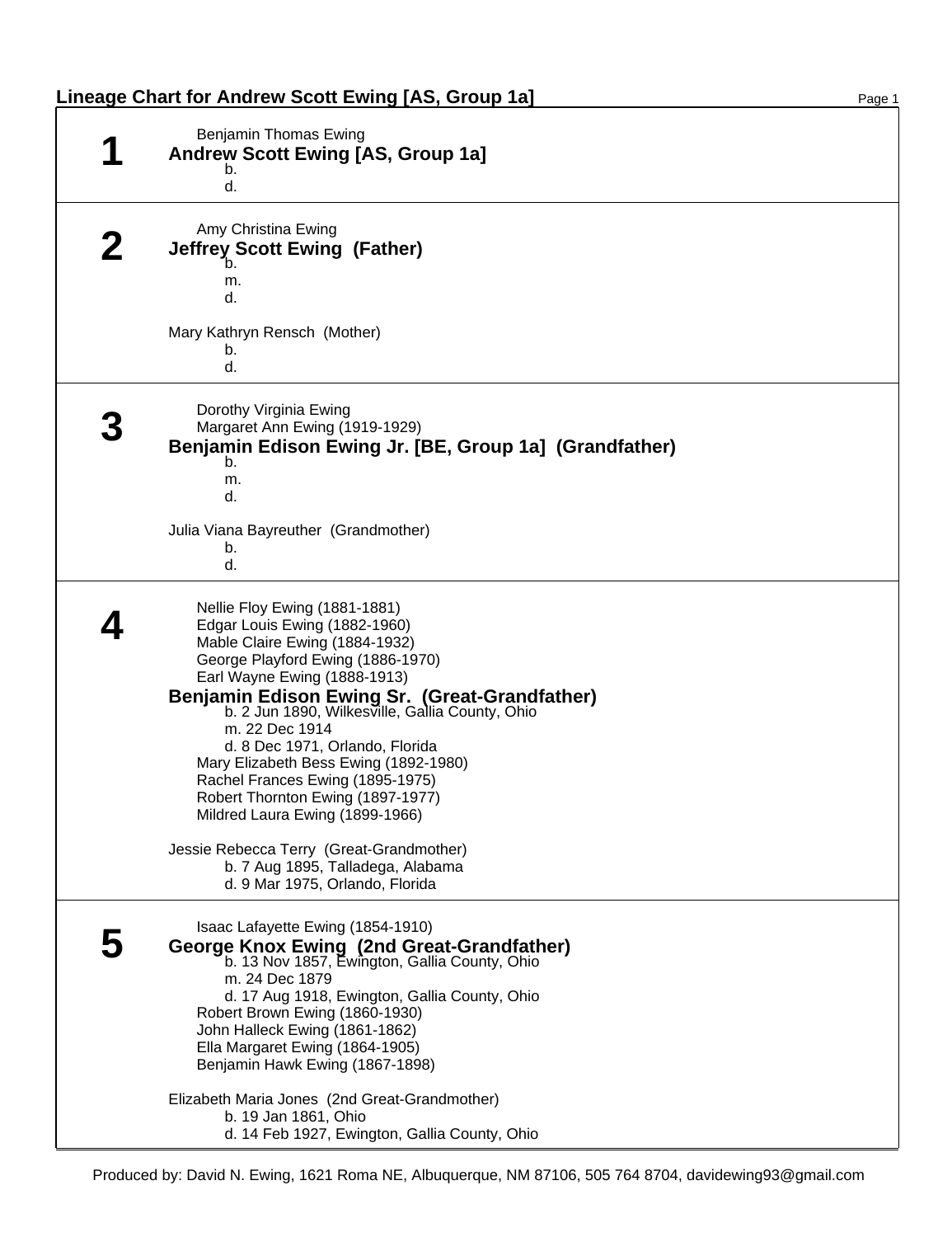## Lineage Chart for Andrew Scott Ewing [AS, Group 1a] Page 2 Page 2

| William Knox Ewing (1828-1876)<br>John R. Ewing (3rd Great-Grandfather)<br>b. 10 Apr 1832, Ewington, Gallia County, Ohio<br>m. 7 Dec 1853, Wilkesville, Gallia County, Ohio<br>d. 1 May 1869, bur. Ewing Cemetery, Gallia County, Ohio<br>Gilbert Alexander Ewing (1834-1906)<br>Saran Ann Annie Ewing (1838-Abt 1852)<br>Elmore Ellis Ewing (1840-1900)<br>Rachel Hawk (3rd Great-Grandmother)<br>b. 13 Jul 1829, Gallia County, Ohio                                                                    |
|-----------------------------------------------------------------------------------------------------------------------------------------------------------------------------------------------------------------------------------------------------------------------------------------------------------------------------------------------------------------------------------------------------------------------------------------------------------------------------------------------------------|
| d. 15 Aug 1921, Gallia County, Ohio                                                                                                                                                                                                                                                                                                                                                                                                                                                                       |
| Elizabeth Ewing (1786-1852)<br>Thomas Ewing (1788-1874)<br>Jonathan Ewing (1790-1850)<br>William Ewing II (1792-1847)<br>James Ewing (1793-1824)<br>John Ewing (1795-1827)<br>Sarah Jane Ewing (1797-1827)<br>Enoch Ewing (1799-1885)<br>Jacob Ewing (1802-1878)<br>Abram Mcneel Ewing (1804-1891)<br>George A. Ewing (4th Great-Grandfather)<br>b. 21 Jan 1807, Bath County, Virginia<br>m. 15 Aug 1827, Gallia County, Ohio<br>d. 1 May 1883, Ewington, Gallia County, Ohio<br>Andrew Ewing (1809-1885) |
| Rosanna Ann Reid Knox (4th Great-Grandmother)<br>b. 18 Feb 1806, Ohio<br>d. 22 Nov 1879, Gallia County, Ohio                                                                                                                                                                                                                                                                                                                                                                                              |
| William "Swago Bill" Ewing I (5th Great-Grandfather)<br>b. 24 Dec 1756, Bath County, Virginia<br>m. 15 Nov 1785, Lewisburg, Greenbrier County, Virginia<br>d. 7 Oct 1822, Ewington, Gallia County, Ohio<br>Jeanet Ann "Jennie" Ewing (Cir 1740-1817)<br>Susan Jane Ewing (Abt 1743-<br>$\rightarrow$<br>John "Indian John" Ewing (1747-1824)<br>Elizabeth Ewing (Abt 1750-                                                                                                                                |
| Mary McNeill (5th Great-Grandmother)<br>b. 25 Dec 1771, Swago Creek, Augusta County, Virginia<br>d. Jun 1858, Ravenna, Mercer County, Missouri                                                                                                                                                                                                                                                                                                                                                            |
| Alexander Ewing<br>John (Jr.) Ewing II (1703-1735)<br>Mary Ewing (1706-<br>William Ewing I (Bef 1711-1781)<br>Samuel B. Ewing (1719-1798)<br>"Pocahontas" James Ewing (6th Great-Grandfather)<br>b. 14 Feb 1721, "America" (maybe Chester County, PA)<br>m. Cir 1740, Stoverstown, Virginia<br>d. 31 May 1801, Greenbrier County, Virgina                                                                                                                                                                 |